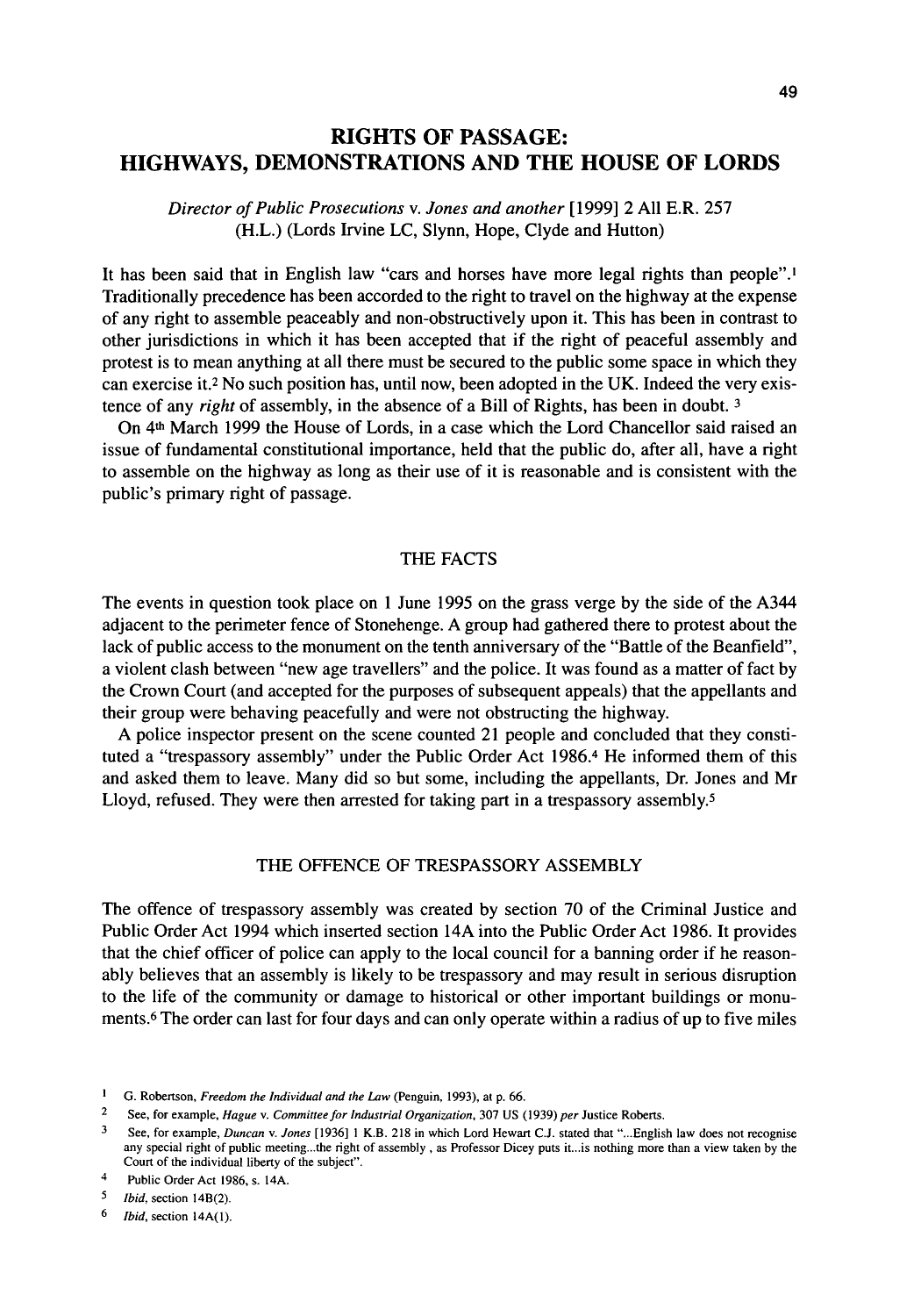of a specified point.<sup>7</sup> An assembly is trespassory, and thus section 14A order operates to ban it, if it is held on land to which the public has "no or only a limited right of access" and takes place "without the permission of the occupier...or so as to exceed the limits of the permission...or of the public's right of access".<sup>8</sup> Section 14A(9) states that "limited" means that the use of the land is restricted to use for a "particular purpose".

In this case a section 14A order was in place. It covered the part of the A344 upon which the appellants were assembled. The central question then was, in holding a peaceful and nonobstructive demonstration on the highway, were the appellants exceeding their limited right to be there? The primary purpose of the highway is passage and repassage, but how far did the public's right extend beyond this? Did it only include activities merely "incidental or ancillary" to this primary purpose or did it include such activities as the holding of assemblies, that have nothing to do with the right of passage?

The appellants were convicted by the Justices but their conviction was overturned on appeal to the Crown Court because their demonstration was not obstructive or violent and was a *reasonable* use of the highway.

The Director of Public Prosecutions appealed by way of case stated to the Divisional Court which overturned the Crown Court's decision.<sup>9</sup> McCowan L.J. stated that the issue of reasonableness did not arise and the Crown Court's implication that any assembly on the highway is lawful as long as it is peaceful and non-obstructive was "mistaken", for "it [left] out of the account the existence of the [s. 14 A order] and its operation...which occurs to restrict the limited right of access to the highway by the public".<sup>10</sup> Collins J. agreed, stating that "[t]he holding of a meeting, a demonstration or a vigil on the highway, however peaceable...may...be tolerated but there is no legal right to pursue [such activities]".<sup>11</sup>

## THE DECISION OF THE HOUSE OF LORDS

The House of Lords, by a majority of three to two (Lord Slynn and Lord Hope dissenting) overturned the decision of the Divisional Court and allowed the appeal of the protesters. A peaceful, non-obstructive assembly *could* (and in this case did) come within the limits of the public's right of access to the highway. In reaching this decision the Law Lords reviewed and relied on several late nineteenth and early twentieth century cases which consider the nature and extent of the public's right of access to the highway.<sup>12</sup> The majority interpreted these authorities widely and relied on the most liberal constructions of the law within them.<sup>13</sup>

Lord Irvine went the furthest, stating that the public highway was a place which the public might enjoy for *any reasonable purpose,* provided the activity did not amount to a public or private nuisance and did not obstruct the highway by unreasonably impeding the primary right of the public to pass and repass. Subject to these qualifications there was "a public right of peaceful assembly on the highway".<sup>14</sup> Any fears that the rights of private landowners might be prejudiced and that this test would allow *carte blanche* to "squatters and other uninvited visitors" were unfounded, for the law of trespass would continue to protect private

<sup>7</sup>  *Ibid,* section 14A(6).

<sup>8</sup> Public Order Act 1986, s. 14A(5).

<sup>9</sup> [1997] 2 All E.R. 119.

<sup>10</sup>  *Ibid, at p.* 124.

<sup>11</sup>  *Ibid,* at p. 125.

<sup>12</sup> See in particular *Lewis, Ex parte* (1888) 21 Q.B.D. 191; *Harrison* v. *Duke of Rutland* [1893] 1 Q.B. 142; *Hickman* v. *Maisey* [1900] 1 Q.B. 752.

<sup>13</sup> See in particular the judgements of Lord Esher in *Harrison,* at pp. 146-7; and Collins L.J. in *Hickman,* at pp. 757-8.

<sup>14</sup> [1999]2A11E.R. 257, at p. 265.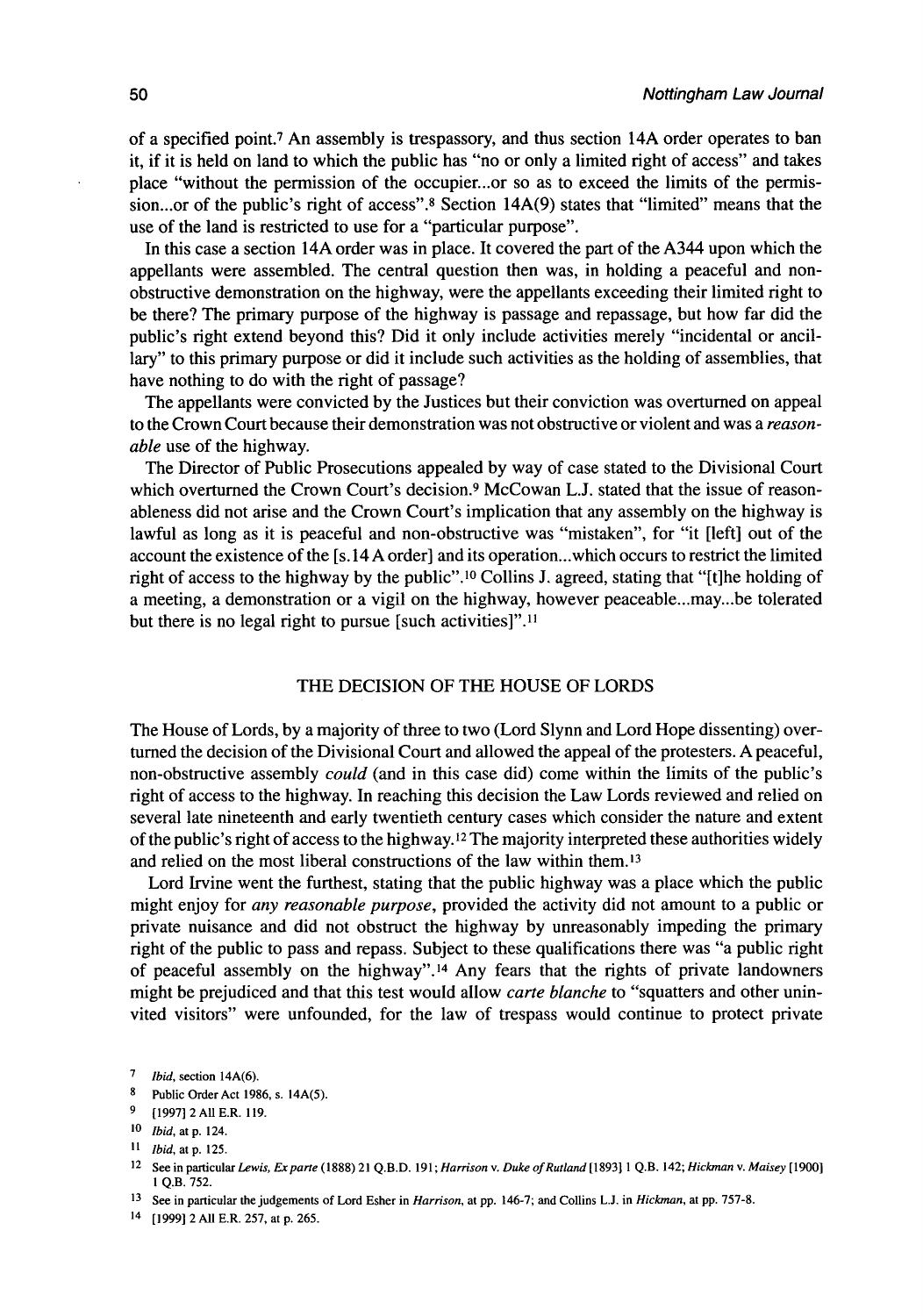#### **Case Notes** 51

landowners against "unreasonably large, unreasonably prolonged or unreasonably obstructive assemblies".<sup>15</sup>

Lords Clyde and Hutton, accepted that what is a "reasonable or usual [mode of using the highway] may develop and change from one period of history to another".<sup>16</sup> Critically they also held that the common law does now recognise a right of public assembly and that in some circumstances this right could be exercised on the highway, as indeed was the case here.<sup>17</sup>

They were more cautious than the Lord Chancellor however and fell short of issuing general guidance. They stressed that every case must depend on its own facts. Lord Clyde said that the appellants and the Crown Court had gone further than was necessary in suggesting that *any*  reasonable use of the highway, as long as it was peaceful and non-obstructive was lawful, and so a matter of public right. This approach would open a "door of uncertain dimensions into an ill-defined area of uses which might erode the basic predominance of the essential use of a highway as a highway". A test could not be defined in general terms but must depend upon the particular circumstances of each case.<sup>18</sup>

Further support for the majority decision was derived from the argument that it was desirable that there be harmony between the law of trespass and the law relating to wilful obstruction of the highway. Section 137 of the Highways Act 1980 makes it an offence to wilfully obstruct the highway without lawful authority or excuse. In *Hirst* v. *Chief Constable of West Yorkshire*  it was held that the question of whether the highway was being obstructed without lawful excuse must be "answered by deciding whether the activity in which the defendant was engaged was or was not a *reasonable user* of the highway".<sup>19</sup> In the present case Lord Irvine stated it to be "satisfactory that there is a symmetry in the law between the activities on the public highway which may be trespassory and those which may amount to unlawful obstruction of the highwave and the test of reasonableness should be applied to both, a view with which Lord Hutton agreed.<sup>21</sup>

In their dissenting judgements Lord Slynn and Lord Hope adopted a considerably more conservative approach both in their construction of the authorities and in their statutory interpretation. With regard to the former they employed a much more restrictive interpretation than did the majority. Both held that the authorities clearly supported the proposition that the public's right to use the highway was limited to passage and repassage and anything incidental or ancillary to that right. The test of what was "ordinary and reasonable" user of the highway was not to be applied in the abstract but rather in the context of the exercise of the right of passage, which was the only right which members of the public were entitled to exercise when "using the highway *as a highway".<sup>22</sup>*

Perhaps more interesting is the fact that it was only the dissenting judges who actually considered the *intention of Parliament* in passing section 70 of the Criminal Justice and Public Order Act in the first place. In passing this section Parliament deliberately imported the private law device of trespass into the public law sphere. As Lord Hope stated, "section 14...brings into the arena of the criminal law the rights if any which the public have as against the occupier of the land in private law".<sup>23</sup> Parliament may have chosen to take out of the hands of the occupier the

17  *Ibid,* at p. 291 *per* Lord Hutton.

- 19 (1987) 85 Cr. App. Rep. 143, at p. 150 *per* Glidewell L.J.
- <sup>20</sup> [1999] All E.R., at p. 266.
- 21  *Ibid,* at p. 294-5.
- 2 2  *Ibid,* at p. 279.
- 23 *Ibid*, at p. 274.

<sup>15</sup>  *Ibid,* at p. 265.

<sup>16</sup>  *Ibid,* at p. 285 *per* Lord Clyde and, at p. 292, *per* Lord Hutton. Both of their Lordships cited the *dicta* of Collins L.J. in *Hickman*  v. *Maisey* [1900] 1 Q.B. 752, at p. 758.

<sup>18</sup>  *Ibid,* at p. 287.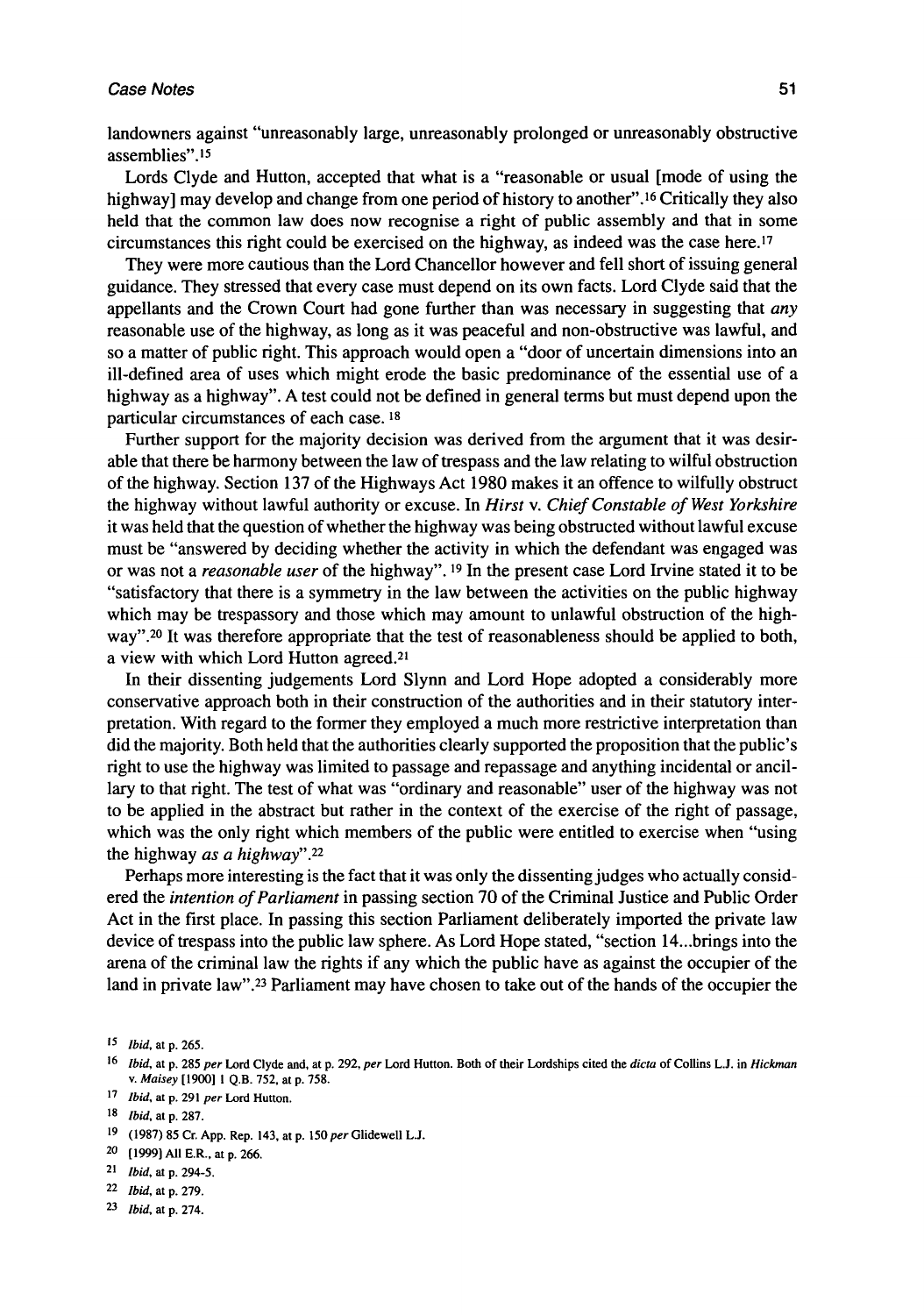right to complain of a trespass and place it at the disposal of the police (which thus gives it a public law dimension in that it concerns the relationship between the citizen and the state) but nevertheless the extent of these limits must be found in the *relationship in private law* between the public and the occupier - this is what Parliament clearly intended.<sup>24</sup> If the approach of the majority were to be adopted, argued Lord Hope, this would result in a "fundamental rearrangement of the respective rights of the public and of those of public and private landowners" and this in a situation in which no landowner was present to defend their interests.<sup>25</sup>

Also with regard to the intention of Parliament Lord Slynn commented that *but for the section in question* no action would have been taken against a peaceful, non-obstructive assembly like the one the appellants took part in. Parliament did not pass the section for nothing:

Parliament in 1994 has enabled action *over and above existing remedies* to deal with trespass on the highway...to be taken to deal with what was seen as a growing problem. If Parliament wants to take away that form of control, it can obviously do so. I do not consider that disapproval of this power justifies a change in the law as to the public's rights over the highway, which is what at times seems to be one of the bases of the defendants' arguments, [emphasis added]<sup>26</sup>

As regards the "lack of symmetry" argument, Lord Hope considered that "like it or not" the intention of Parliament as disclosed by the language used in the section made this inevitable.<sup>27</sup>

#### **COMMENT**

Of the majority, only Lord Irvine placed any reliance on the European Convention on Human Rights and Fundamental Freedoms, Article 11(1) of which guarantees the right to freedom of assembly subject to the exceptions listed in paragraph 2. He considered that unless the common law recognised that assembly on the public highway may be lawful then the Article 11(1) right would be denied. He stressed that *mere toleration* of assemblies on the highway does not secure a fundamental right to hold them. Lord Slynn and Lord Hope, finding neither the common law uncertain nor the Statute ambiguous, did not feel the need to resort to the Convention.

Notwithstanding this reluctance to place reliance on it however, it is tempting to see the Convention as forming a heavy backdrop to the decision in this case, especially given the recent passage of the Human Rights Act 1998. It is at least arguable that the interpretation of section 14A by the Divisional Court would have been in breach of Article 11 in that it failed to have sufficient regard to the principle of proportionality.<sup>28</sup> Perhaps it was the imminence of incorporation that, in part and obliquely, fuelled the reasoning of the majority. There are certainly hints in their speeches that indicate that this was the case. The very recognition of a common law *right* of public assembly is in itself a major departure from the traditional Diceyan position that there exist only residual liberties as opposed to positive rights in the UK. Also their Lordships were willing to stretch their construction of the authorities (resulting in a progressive interpretation of the Act which was probably not intended by the Parliament of 1994) in a way which is reminiscent of the dynamic method of interpretation employed by the European Convention organs.<sup>29</sup> There is also evidence of a willingness to look outside the UK for guid-

<sup>24</sup>  *Ibid,* at p. 275.

<sup>25</sup>  *Ibid,* at p. 283.

<sup>26</sup> *Ibid*, at p. 272.

<sup>27</sup>  *Ibid,* at p. 283.

<sup>28</sup>  See B. Fitzpatrick and N . Taylor, 'Trespassers Might be Prosecuted: The European Convention and Restrictions on the Right to Assemble" [1998] E.H.R.L.R. Issue 3: 292.

<sup>29</sup>  See for example *Tyrer \.UK* [1978] 2 E.H.R.R. 1 in which the European Court of Human Rights stated that the "Convention is a living instrument which...must be interpreted in the light of present day conditions".